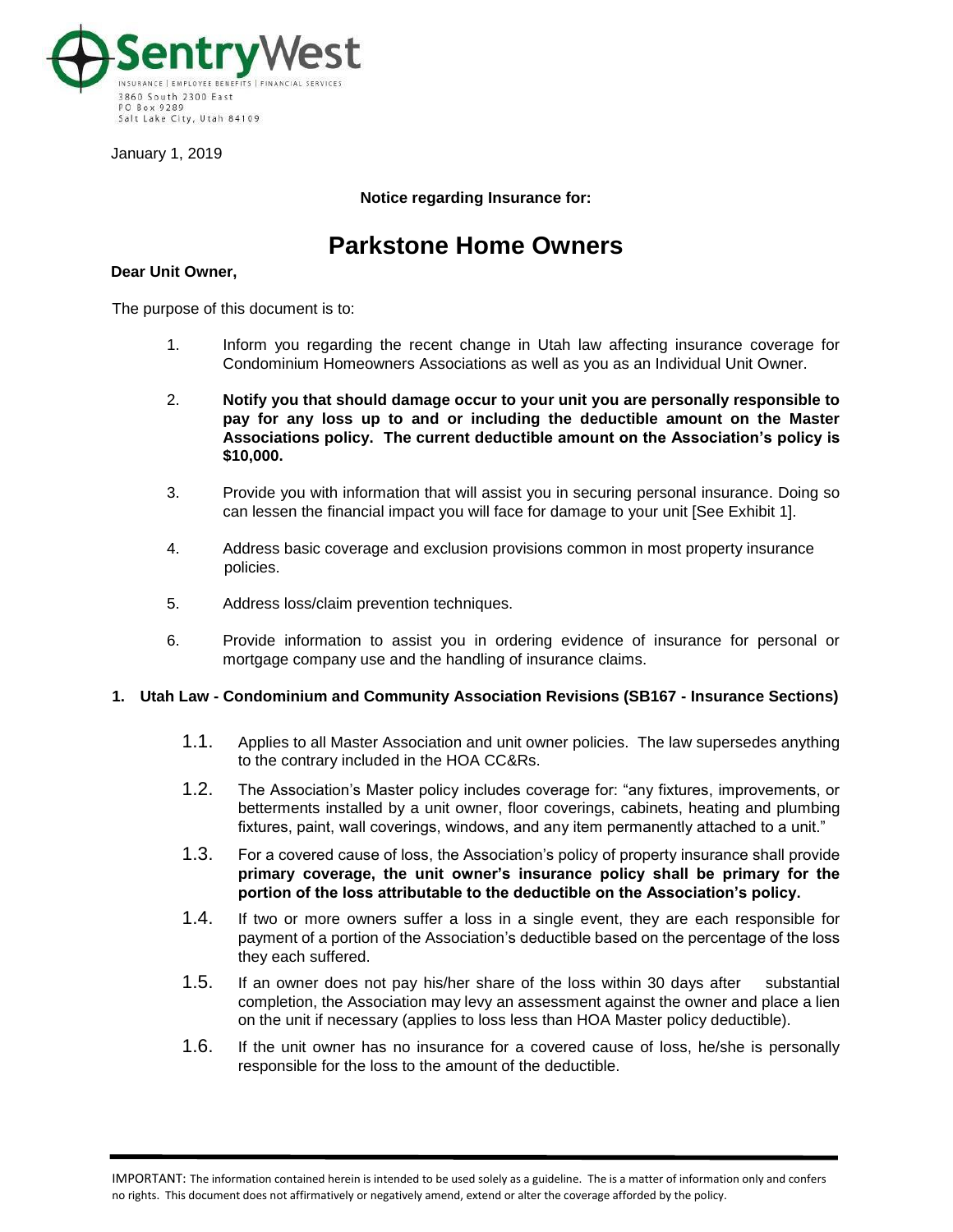

**2. The Copper Hills HOA has a property deductible of \$10,000 for each occurrence. Payment of the deductible becomes your responsibility when a covered cause of loss affecting your unit occurs. See Exhibit 1.** 

## **3. Personal Insurance:**

3.1. Unit Owner should maintain personal insurance coverage. We recommend unit owners do a comprehensive review of your personal insurance with your own licensed insurance advisor. **Exhibit 1** at the end of this document provides a check list of items that should be reviewed at that time.

## **4. Basic coverage and exclusion provisions in the Association's Master insurance policy:**

- 4.1. The Association's policy includes "special form" property coverage including perils such as fire, lightning, windstorm, hail, explosion, riot, aircraft and vehicle damage, smoke, vandalism, falling objects, weight of ice and snow, collapse, sudden and accidental discharge of water or overflow from plumbing or appliances, and frozen pipes inside a unit.
- 4.2. Common **exclusions**: Many insurance companies will not cover water damage resulting from a frozen pipe if adequate heating is not maintained in the unit. Therefore, it is imperative that heat be maintained or that pipes are drained when a unit is unoccupied for an extended period of time.
	- 4.2.1 No coverage is provided for wear and tear, deterioration, flood ie: outside surface water penetrating the building envelope. This can include items such as a sprinkling system or other sources of water located outside the physical building structure, damage by insects or animals, mold/fungus (some insurance policies will provide minimal property coverage for mold/fungus), settling or cracking of foundations, walls or pipes. **There is no coverage for damage caused by repeated leaking or seeping from appliances or plumbing systems. This includes leaking from around shower, bathtub, toilet or sink.** The insurance contract contains full details on coverage, limitations and exclusions.

## **5. Loss Prevention:**

To reduce the likelihood of damage to your unit and possible damage to a neighbor's unit the following are a few "loss prevention" measures that should be followed:

When your unit will be **unoccupied** for more than a few days:

Turn off the water to the inside of your home

Leave heat on in winter to avoid freezing or air-conditioning on in summer to avoid melting, warping, etc.

#### **Daily considerations:**

- ✓ Washing machine hose should be turned off after each use.
- $\checkmark$  Replace rubber washing machine hoses with no-burst woven metal hoses.
- ✓ Have clothes dryer vents checked and cleaned on an annual basis. Always remove lint from filter after each use.
- $\checkmark$  Keep smoke alarms in good working condition.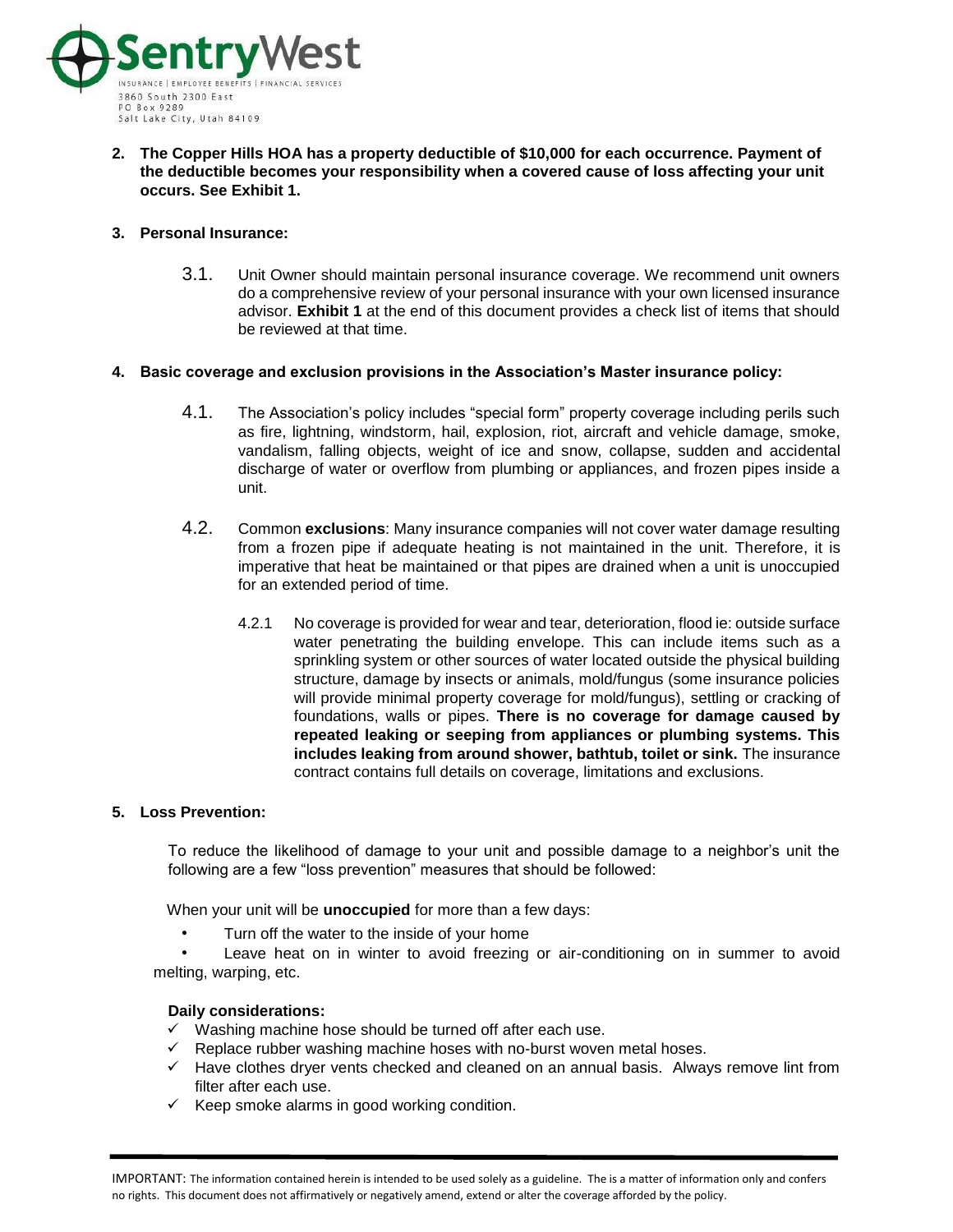

- $\checkmark$  Consult with a professional when unable to remedy unusual persistent odor, or when events occur that seem to suggest appliances or other home equipment are near the end of their life span.
- $\checkmark$  Have a trusted neighbor or family member check your unit periodically while you are away. Replace water heaters on a regular basis every 7 – 10 years.

#### **6. Information to assist you ordering evidence of insurance and claim protocol:**

- 6.1. Certificates of insurance may be requested by calling (801) 272-8468. Our receptionists handle all such requests, or you can email or send a fax: 801.277.3511, eoi@sentrywest.com.
- 6.2. **Claims** for a covered cause of loss, within the following amounts, should be handled as follows:
	- 6.2.1 **\$0 to \$10,000 is the unit owner's sole responsibility.** Cost of cleanup and repair would be paid out of pocket or from personal insurance coverage. Claims under **\$10,000** will not be filed against the Association policy unless circumstance dictates otherwise.
	- 6.2.2 Claims over **\$10,000** should be submitted to the Association's policy. Unit owner is responsible for the Association deductible.

## 6.3. **When a loss Occurs:**

- 1. Take action to prevent further damage to your unit. For example, it may be necessary to call an emergency restoration company to start water extraction if water damage has occurred inside your unit. The next step would be to contact one of the following:
- 2. Contact your own insurance company and report the damage to your unit.
- 3. Contact a Property Manager or Board Member regarding the damage.
- 4. If individuals above are not available contact a member of our staff 801-272-8468. As the representative for the association we will only submit claims to the insurance company after approval from the Board or the Property Manager has been received. Only in rare situations will we do otherwise.

**A loss that involves your personal property, loss of use, personal liability, loss assessment etc. should be submitted to your personal insurance carrier. Neither the Association nor its insurance company are responsible for any of these claims.** 

Payment for claims made on the Association's Insurance policy will be payable to the Association not to an individual unit owner.

Please note that the coverage and procedures outlined in this letter apply to your current insurance program, provided by SentryWest Insurance. If the association changes agents, we recommended that these procedures be reevaluated.

We **strongly** suggest reviewing these documents with your personal insurance agent to facilitate securing the appropriate insurance coverage for your specific situation.

When corresponding with us, please reference Copper Hills HOA as the community you live in.